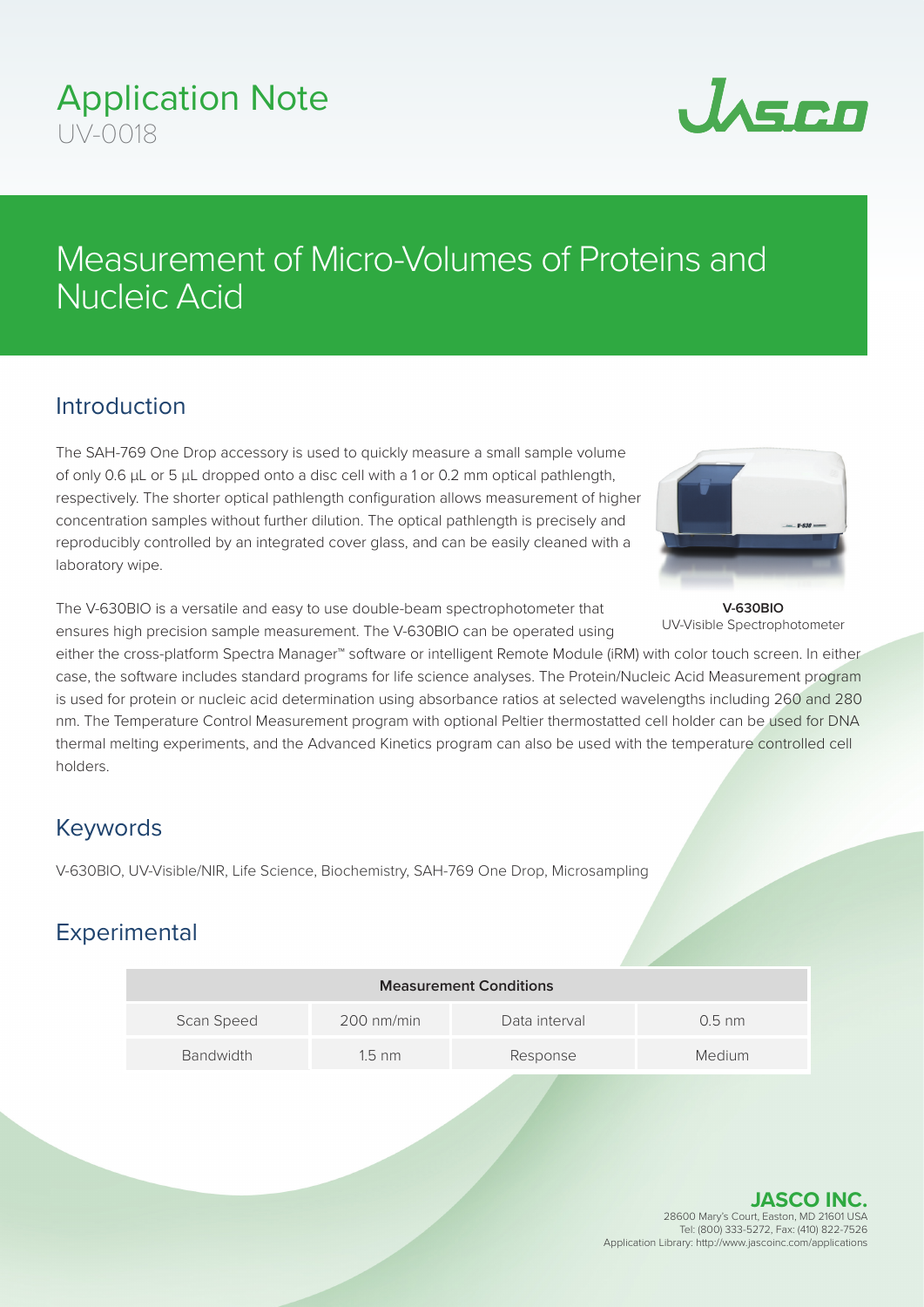Solutions of calf thymus DNA in KH2PO4/NaOH buffer (pH 7) at several concentrations were measured by using cells with 1 and 0.2 mm pathlengths. The measurement procedure for the SAH-760 One Drop accessory is shown in Figure 1.



#### **Results**

The absorption spectra of various concentrations of calf thymus DNA using 1 and 0.2 mm pathlengths are shown in Figures 2 and 3, respectively.



The corresponding calibration curves using the absorbance maxima at 260 nm are shown in Figures 4 and 5. Both curves demonstrate good linearity.



**JASCO INC.** 28600 Mary's Court, Easton, MD 21601 USA Tel: (800) 333-5272, Fax: (410) 822-7526 Application Library: http://www.jascoinc.com/applications